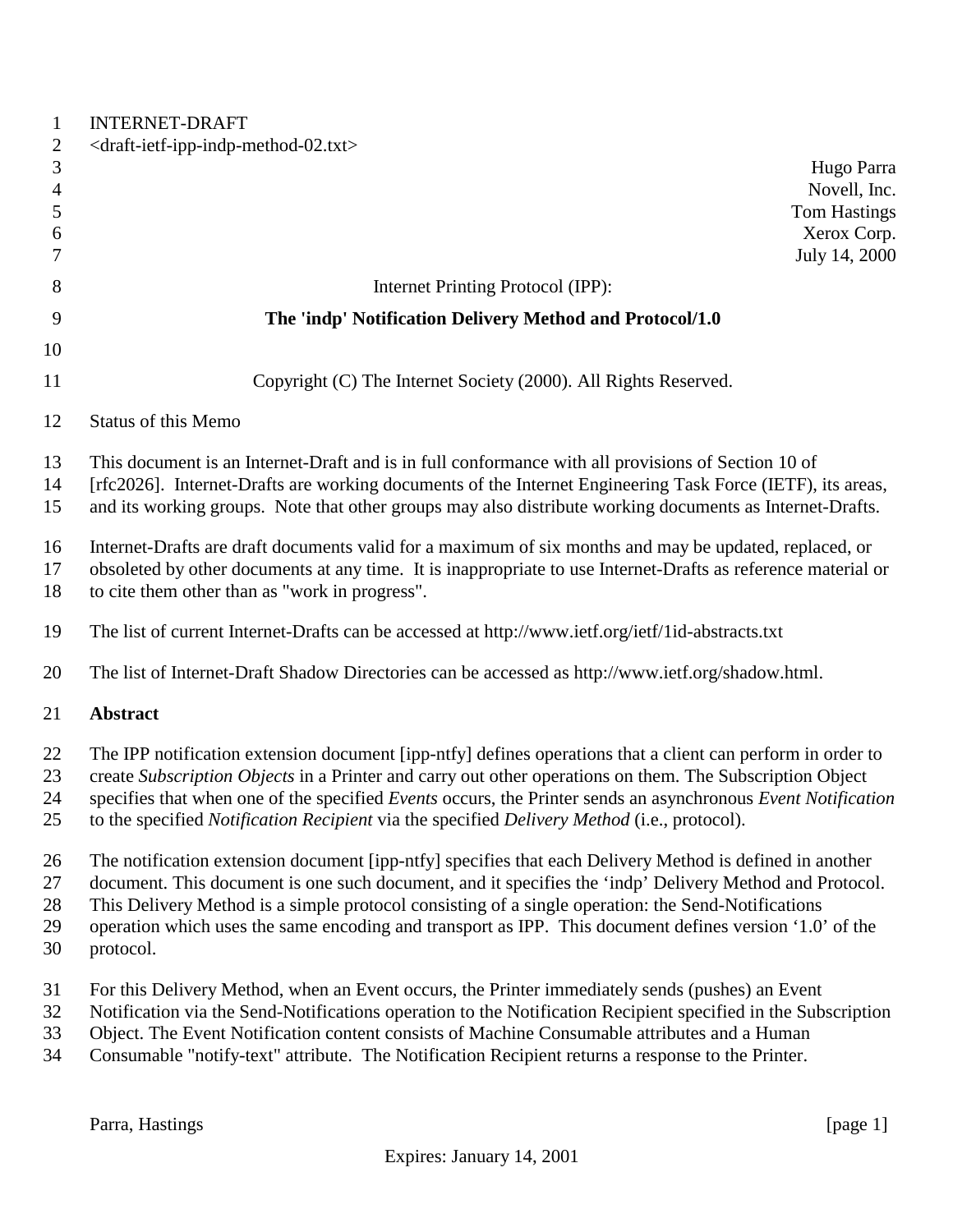- The full set of IPP documents includes:
- Design Goals for an Internet Printing Protocol [RFC2567]
- Rationale for the Structure and Model and Protocol for the Internet Printing Protocol [RFC2568]
- Internet Printing Protocol/1.1: Model and Semantics [ipp-mod]
- Internet Printing Protocol/1.1: Encoding and Transport [ipp-pro]
- Internet Printing Protocol/1.1: Implementer's Guide [ipp-iig]
- Mapping between LPD and IPP Protocols [RFC2569]
- Internet Printing Protocol (IPP): IPP Event Notification Specification [ipp-ntfy]
- The "Design Goals for an Internet Printing Protocol" document takes a broad look at distributed printing
- functionality, and it enumerates real-life scenarios that help to clarify the features that need to be included
- in a printing protocol for the Internet. It identifies requirements for three types of users: end users,
- operators, and administrators. It calls out a subset of end user requirements that are satisfied in IPP/1.0. A
- few OPTIONAL operator operations have been added to IPP/1.1.
- The "Rationale for the Structure and Model and Protocol for the Internet Printing Protocol" document
- describes IPP from a high level view, defines a roadmap for the various documents that form the suite of
- IPP specification documents, and gives background and rationale for the IETF working group's major
- decisions.
- The "Internet Printing Protocol/1.1: Model and Semantics" document describes a simplified model with
- abstract objects, their attributes, and their operations that are independent of encoding and transport. It
- introduces a Printer and a Job object. The Job object optionally supports multiple documents per Job. It
- also addresses security, internationalization, and directory issues.
- The "Internet Printing Protocol/1.1: Encoding and Transport" document is a formal mapping of the abstract
- operations and attributes defined in the model document onto HTTP/1.1 [RFC2616]. It defines the encoding rules for a new Internet MIME media type called "application/ipp". This document also defines
- the rules for transporting a message body over HTTP whose Content-Type is "application/ipp". This
- document defines a new scheme named 'ipp' for identifying IPP printers and jobs.
- The "Internet Printing Protocol/1.1: Implementer's Guide" document gives insight and advice to
- implementers of IPP clients and IPP objects. It is intended to help them understand IPP/1.1 and some of the
- considerations that may assist them in the design of their client and/or IPP object implementations. For
- example, a typical order of processing requests is given, including error checking. Motivation for some of
- the specification decisions is also included.
- The "Mapping between LPD and IPP Protocols" document gives some advice to implementers of gateways between IPP and LPD (Line Printer Daemon) implementations.
- The "Internet Printing Protocol (IPP): IPP Event Notification Specification" document defines the
- semantics for Subscription Creation Operations and the requirements for other Delivery Method documents
- to define a Delivery Method to carry an Event Notifications to a Notification Recipient.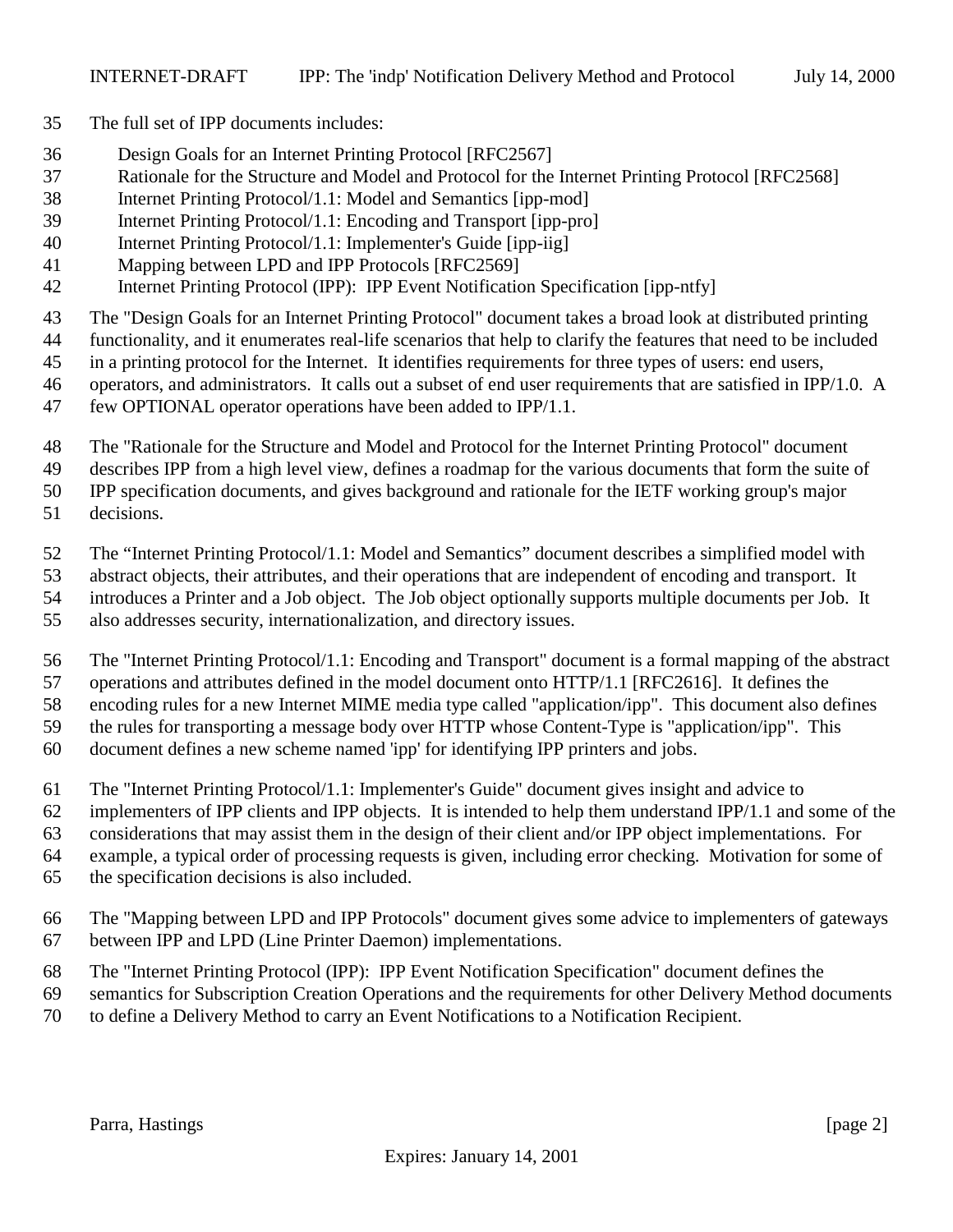| 71                               |                                              |  |
|----------------------------------|----------------------------------------------|--|
| 72                               | <b>Table of Contents</b>                     |  |
| 73                               | 1                                            |  |
| 74                               | $\overline{2}$                               |  |
| 75                               | 3                                            |  |
| 76                               | $\overline{4}$                               |  |
| 77<br>78<br>79<br>80<br>81       | 5 <sup>5</sup><br>5.1<br>5.2<br>5.2.1<br>5.3 |  |
| 82<br>83<br>84<br>85<br>86       | 6<br>6.1<br>6.2<br>6.2.1<br>6.2.2            |  |
| 87<br>88<br>89<br>90<br>91       | 7<br>8<br>8.1.1<br>8.1.2                     |  |
| 92<br>93<br>94<br>95<br>96<br>97 | 9<br>9.1<br>9.1.1<br>9.2.1<br>9.2.2          |  |
| 98<br>99<br>100                  | 10.1<br>10.2                                 |  |
| 101<br>102<br>103                | 11.1<br>11.2                                 |  |
| 104                              |                                              |  |
| 105                              | 13                                           |  |

[page  $3$ ]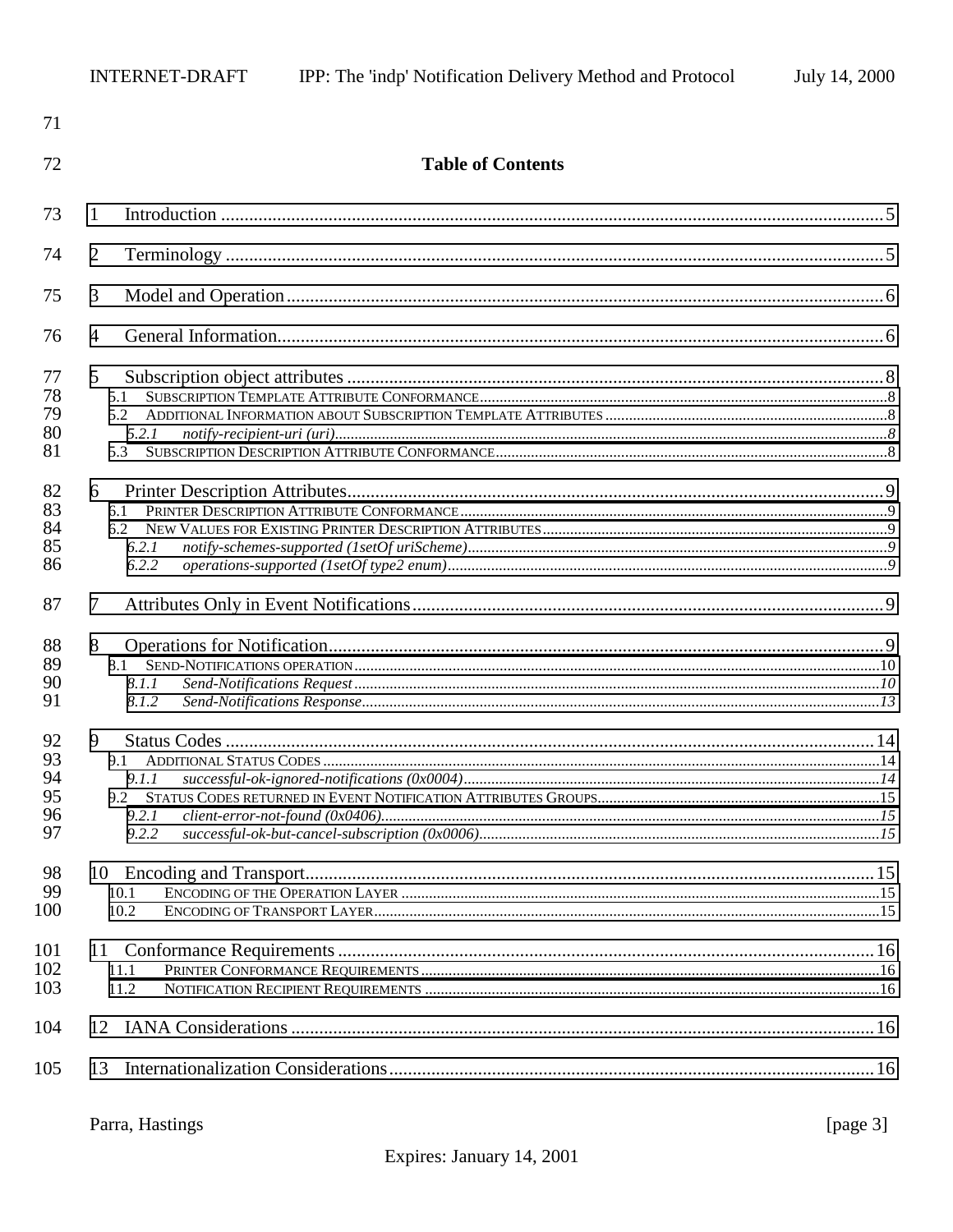|            | INTERNET-DRAFT | IPP: The 'indp' Notification Delivery Method and Protocol | July 14, 2000 |
|------------|----------------|-----------------------------------------------------------|---------------|
| 106<br>107 | 14.1           |                                                           |               |
| 108        |                |                                                           |               |
| 109        |                |                                                           |               |
| 110        |                |                                                           |               |
| 111        |                |                                                           |               |

# **Tables**

| 117 | Table 5 – Combinations of Events and Subscribed Events for "job-impressions-completed"12 |  |
|-----|------------------------------------------------------------------------------------------|--|
| 118 |                                                                                          |  |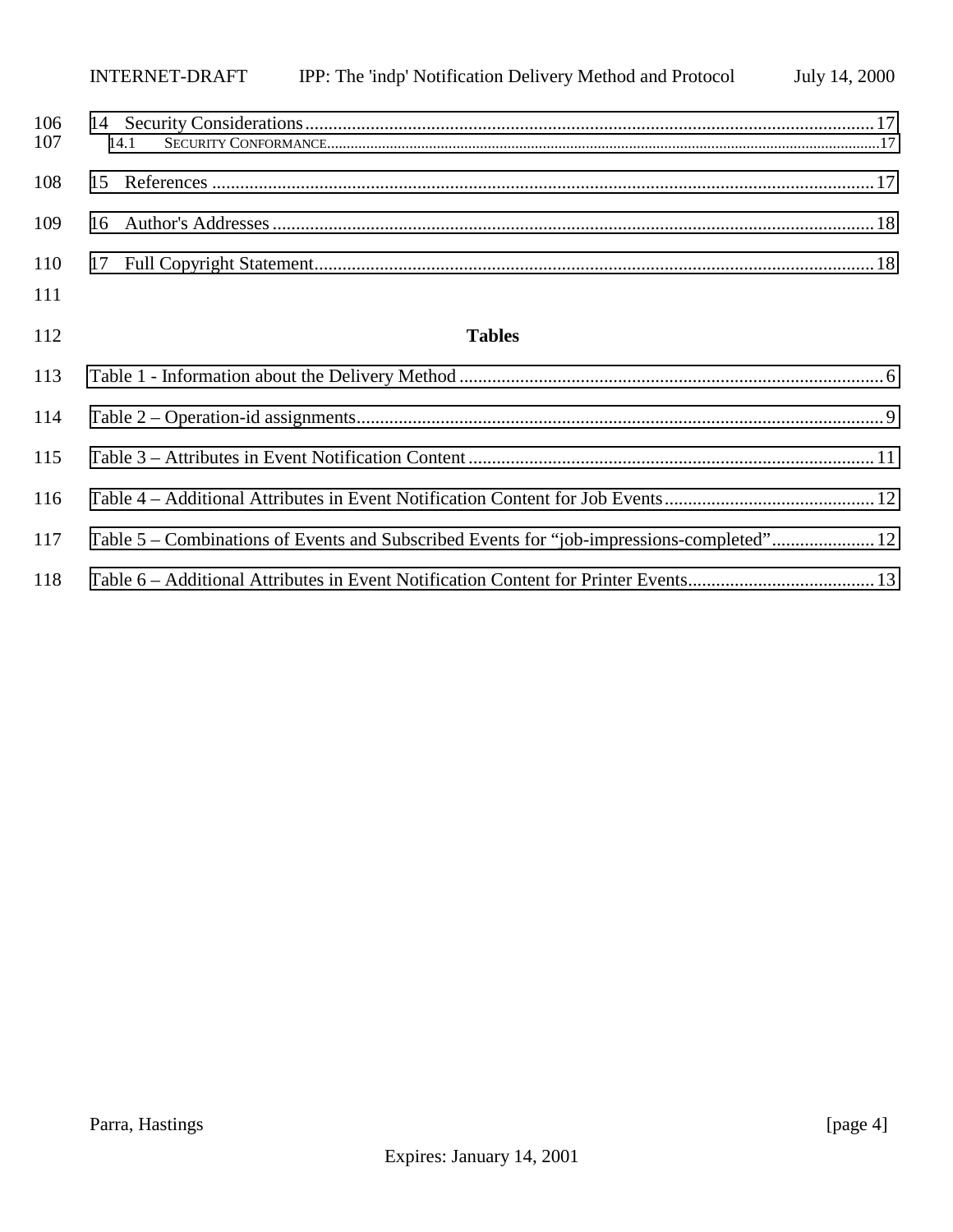<span id="page-4-0"></span>

# **1 Introduction**

- The notification extension document [ipp-ntfy] defines operations that a client can perform in order to
- create *Subscription Objects* in a Printer and carry out other operations on them. A Subscription Object
- represents a Subscription abstraction. The Subscription Object specifies that when one of the specified
- *Events* occurs, the Printer sends an asynchronous *Event Notification* to the specified *Notification Recipient*
- via the specified *Delivery Method* (i.e., protocol).
- The notification extension document [ipp-ntfy] specifies that each Delivery Method is defined in another
- document. This document is one such document, and it specifies the 'indp' Delivery Method. This
- Delivery Method is a simple protocol consisting of a single operation: the Send-Notifications operation
- which uses the same encoding and transport as IPP. This document defines version '1.0' of the protocol.
- For the 'indp' Delivery Method, an IPP Printer sends (pushes) a Send-Notifications operation request
- containing one or more Event Notifications to the Notification Recipient specified in the Subscription

Object. The Event Notification content consists of Machine Consumable attributes and a Human

- Consumable "notify-text" attribute.
- The Notification Recipient receives the Event Notification as a Send-Notifications operation, in the same
- way as an IPP Printer receives IPP operations. The Notification Recipient returns a response to the Printer.

# **12 Terminology**

- This section defines the following terms that are used throughout this document:
- Terms such as attributes, keywords, and support. These terms have special meaning and are defined in 139 the model terminology [ipp-mod] section 12.2.
- Capitalized terms, such as MUST, MUST NOT, REQUIRED, SHOULD, SHOULD NOT, MAY,
- NEED NOT, and OPTIONAL, have special meaning relating to conformance as specified in RFC 2119 [RFC2119] and [ipp-mod] section 12.1. These terms refer to conformance to this document, if
- 143 this document is implemented.
- Capitalized terms, such as Notification Recipient, Event Notification, Printer, etc., that are defined in [ipp-ntfy] with the same meanings and are not reproduced here.
- **Event Notification Attributes Group**  The attributes group in a request that contains Event Notification Attributes in a request or response.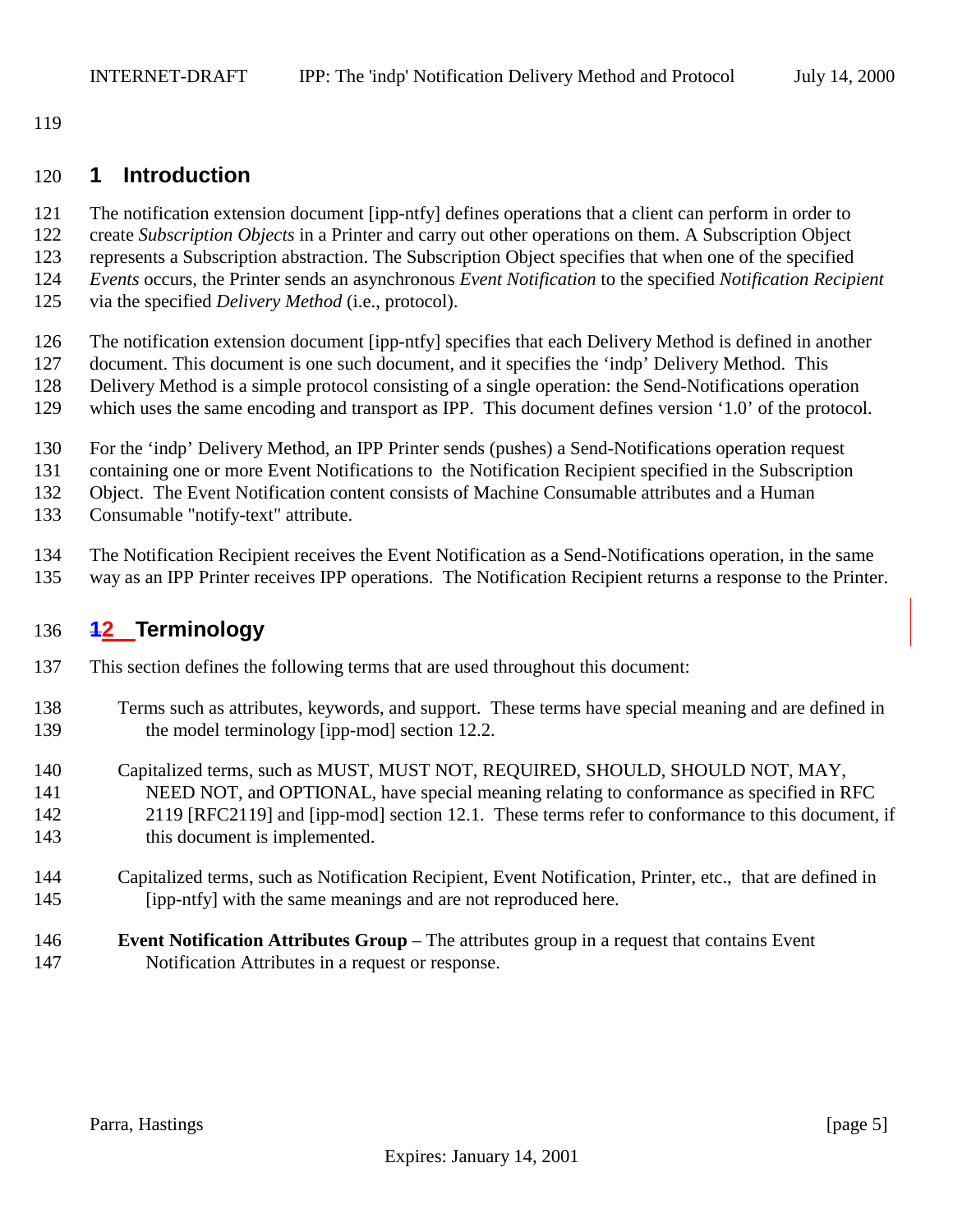# <span id="page-5-0"></span>148 **3 Model and Operation**

149 See [ipp-ntfy] for the description of the Event Notification Model and Operation. This Delivery Method

- 150 takes advantage of combining several Event Notifications into a single Compound Event Notification that 151 is delivery by a single Send-Notification operation to a single Notification Recipient.
- 152 When creating each Subscription object, the client supplies the "notify-recipient" (uri) Subscription
- 153 Template attribute. The "notify-recipient" attribute specifies both a single Notification Recipient that is to
- 154 receive the Notifications when subsequent events occur and the method for notification delivery that the
- 155 IPP Printer is to use. For the Notification Delivery Method defined in this document, the notification
- 156 method is 'indp' and the rest of the URI is the address of the Notification Recipient to which the IPP Printer
- 157 will send the Send-Notifications operation.
- 158 The 'indp' Notification Delivery Method defined in this document uses a client/server protocol paradigm.
- 159 The "client" in this relationship is the Printer described in [ipp-ntfy] while the "server" is the Notification
- 160 Recipient. The Printer invokes the Send-Notifications operation to communicate IPP Event Notification
- 161 contents to the Notification Recipient. The Notification Recipient only conveys information to the Printer in
- 162 the form of responses to the operations initiated by the Printer.
- 163 Printers that implement the 'indp' Notification Delivery Method will need to include an HTTP client stack
- 164 while Notification Recipients that implement this Delivery Method will need to support an HTTP server
- 165 stack. See section [10.2](#page-14-0) for more details.

# 166 **4 General Information**

- 167 If a Printer supports this Delivery Method, Table 1 lists its characteristics.
- 

# 168 **Table 1 - Information about the Delivery Method**

| Document Method conformance requirement                                                                                                                             | 'indp' realization                                                                      |
|---------------------------------------------------------------------------------------------------------------------------------------------------------------------|-----------------------------------------------------------------------------------------|
| 1. What is the URL scheme name for the<br>Delivery Method?                                                                                                          | indp                                                                                    |
| 2. Is the Delivery Method is REQUIRED,<br>RECOMMENDED, or OPTIONAL for an IPP<br>Printer to support?                                                                | <b>RECOMMENDED</b>                                                                      |
| What transport and delivery protocol does<br>3.<br>the Printer use to deliver the Event<br>Notification content, <i>i.e.</i> , what is the entire<br>network stack? | A Printer MUST support a complete<br>$HTTP/1.1$ stack [rfc2616]                         |
| Can several Event Notifications be<br>4.<br>combined into a Compound Event                                                                                          | A Printer implementation MAY combine<br>several Event Notifications into a single Event |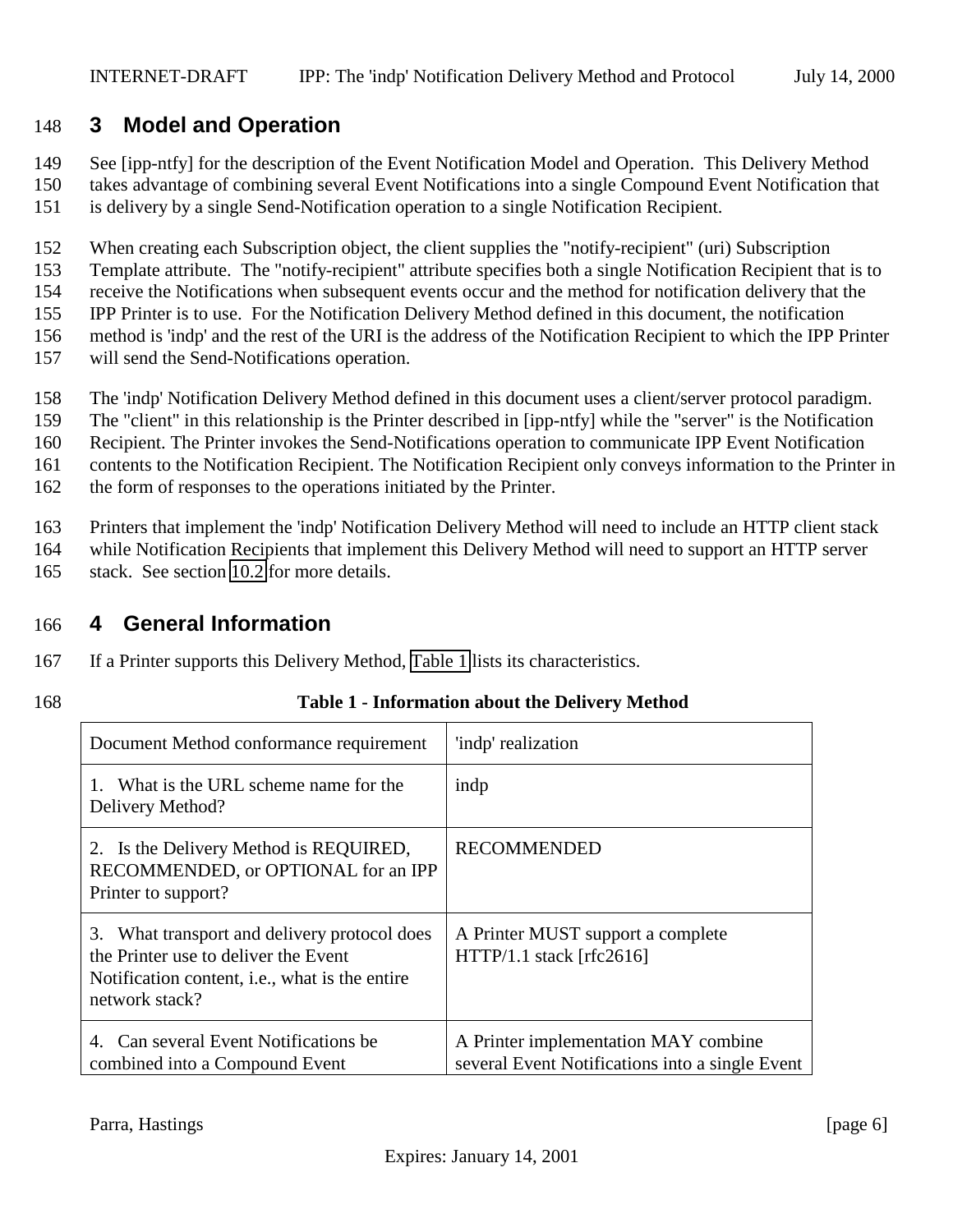| Document Method conformance requirement                                                                                                                                                                                                                                                                                                                                                                                                                                  | 'indp' realization                                                                                                                     |
|--------------------------------------------------------------------------------------------------------------------------------------------------------------------------------------------------------------------------------------------------------------------------------------------------------------------------------------------------------------------------------------------------------------------------------------------------------------------------|----------------------------------------------------------------------------------------------------------------------------------------|
| Notification?                                                                                                                                                                                                                                                                                                                                                                                                                                                            | Notifications request as separate Event<br>Notification Attributes Groups, see section<br>8.1.1                                        |
| 5. Is the Delivery Method initiated by the<br>Notification Recipient (pull), or by the Printer<br>(push)?                                                                                                                                                                                                                                                                                                                                                                | This Delivery Method is a push.                                                                                                        |
| 6. Is the Event Notification content Machine<br><b>Consumable or Human Consumable?</b>                                                                                                                                                                                                                                                                                                                                                                                   | Machine Consumable with the "notify-text"<br>attribute being Human Consumable                                                          |
| 7. What section in this document answers the<br>following question? For a Machine<br>Consumable Event Notification, what is the<br>representation and encoding of values defined<br>in section 9.1 of [ipp-ntfy] and the<br>conformance requirements thereof? For a<br>Human Consumable Event Notification, what<br>is the representation and encoding of pieces of<br>information defined in section 9.2 of [ipp-<br>ntfy] and the conformance requirements<br>thereof? | The representation and encoding is the same<br>as IPP. See section 8.1.1                                                               |
|                                                                                                                                                                                                                                                                                                                                                                                                                                                                          |                                                                                                                                        |
|                                                                                                                                                                                                                                                                                                                                                                                                                                                                          |                                                                                                                                        |
| 8. What are the latency and reliability of the<br>transport and delivery protocol?                                                                                                                                                                                                                                                                                                                                                                                       | Same as for IPP/1.0 or IPP/1.1 itself (see [ipp-<br>mod]).                                                                             |
| 9.<br>What are the security aspects of the<br>transport and delivery protocol, e.g., how it is<br>handled in firewalls?                                                                                                                                                                                                                                                                                                                                                  | See section 14                                                                                                                         |
| 10. What are the content length restrictions?                                                                                                                                                                                                                                                                                                                                                                                                                            | They are the same as for $IPP/1.0$ and $IPP/1.1$<br>itself (see [ipp-mod]).                                                            |
| 11. What are the additional values or pieces of<br>information that a Printer sends in an Event<br>Notification and the conformance<br>requirements thereof?                                                                                                                                                                                                                                                                                                             | A new Event Notifications attribute group (see<br>section 10.1) and additional status codes for<br>use in the response (see section 9) |
| 12. What are the additional Subscription                                                                                                                                                                                                                                                                                                                                                                                                                                 | None                                                                                                                                   |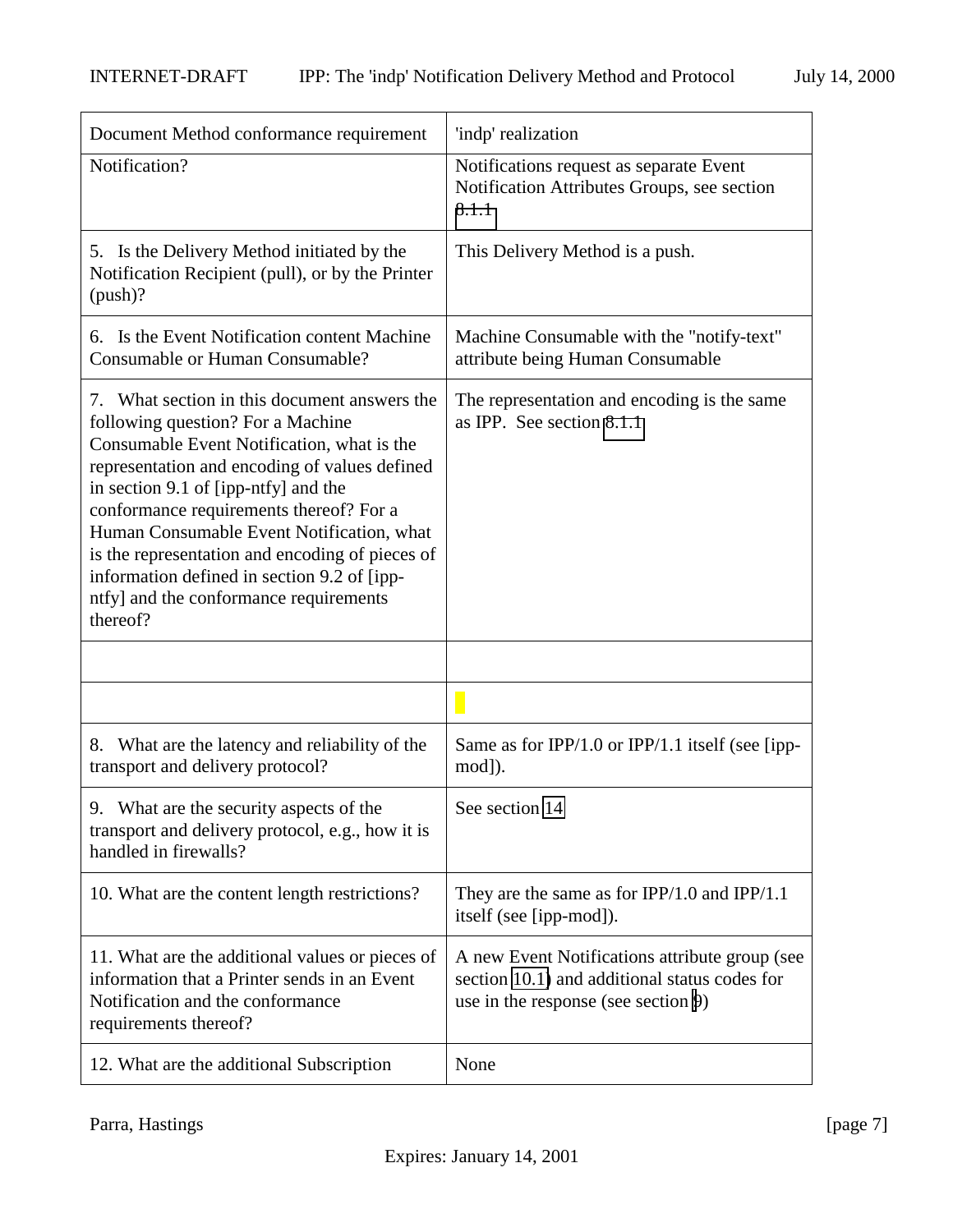<span id="page-7-0"></span>

| Document Method conformance requirement                                                                    | 'indp' realization |
|------------------------------------------------------------------------------------------------------------|--------------------|
| Template and/or Subscription Description<br>attributes and the conformance requirements<br>thereof?        |                    |
| 13. What are the additional Printer<br>Description attributes and the conformance<br>requirements thereof? | None               |

The remaining sections of this document parallel the sections of [ipp-ntfy].

# **5 Subscription object attributes**

This section defines the Subscription object conformance requirements for Printers.

#### **1.15.1 Subscription Template Attribute Conformance**

 The 'indp' Delivery Method has the same conformance requirements for Subscription Template attributes as defined in [ipp-ntfy]. The 'indp' Delivery Method does not define any addition Subscription Template attributes.

### **5.2 Additional Information about Subscription Template Attributes**

This section defines additional information about Subscription Template attributes defined in [ipp-ntfy].

#### **5.2.1 notify-recipient-uri (uri)**

- This section describes the syntax of the value of this attribute for the 'indp' Delivery Method. The syntax 180 for values of this attribute for other Delivery Method is defined in other Delivery Method Documents.
- In order to support the 'indp' Delivery Method and Protocol, the Printer MUST support the following syntax:
- The 'indp://' URI scheme. The remainder of the URI indicates the host and address of the Notification Recipient that is to receive the Send-Notification operation.

#### **5.3 Subscription Description Attribute Conformance**

 The 'indp' Delivery Method has the same conformance requirements for Subscription Description attributes as defined in [ipp-ntfy]. The 'indp' Delivery Method does not define any addition Subscription Description attributes.

Parra, Hastings [page 8]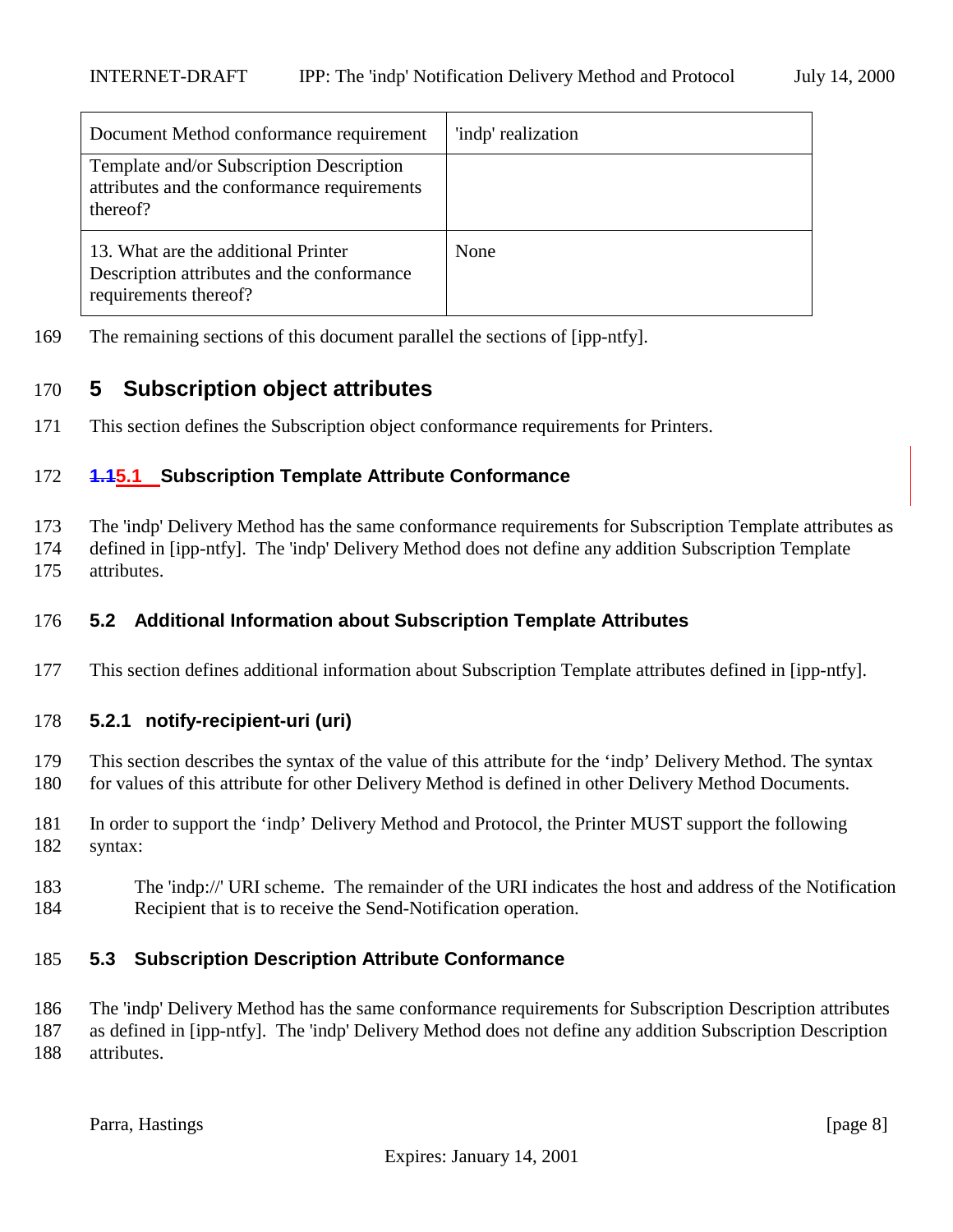# <span id="page-8-0"></span>**6 Printer Description Attributes**

This section defines the Printer Description Attributes conformance requirements for Printers.

# **6.1 Printer Description Attribute Conformance**

 The 'indp' Delivery Method has the same conformance requirements for Printer Description attributes as defined in [ipp-ntfy]. The 'indp' Delivery Method does not define any addition Printer Description attributes.

#### **6.2 New Values for Existing Printer Description Attributes**

This section defines additional values for existing Printer Description attributes.

#### **1.1.16.2.1 notify-schemes-supported (1setOf uriScheme)**

- The following "notify-schemes-supported" value is added in order to support the new Delivery Method defined in this document:
- 'indp': The IPP Notification Delivery Method defined in this document.

#### **1.1.26.2.2 operations-supported (1setOf type2 enum)**

Table 2 lists the "operation-id" value added in order to support the new operation defined in this document.

The operation-id is assigned in the same name space as other operations that a Printer supports. However, a

Printer MUST NOT include this value in its "operations-supported" attribute unless it can accept the Send-

Notifications request.

#### **Table 2 – Operation-id assignments**

| <b>Value</b> | <b>Operation Name</b> |
|--------------|-----------------------|
| 0x001D       | Send-Notifications    |

# **7 Attributes Only in Event Notifications**

No additional attributes are defined only for use in Event Notifications besides those defined in [ipp-ntfy].

# **8 Operations for Notification**

This section defines the operation for Event Notification using the 'indp' Delivery Method.

Parra, Hastings [page 9]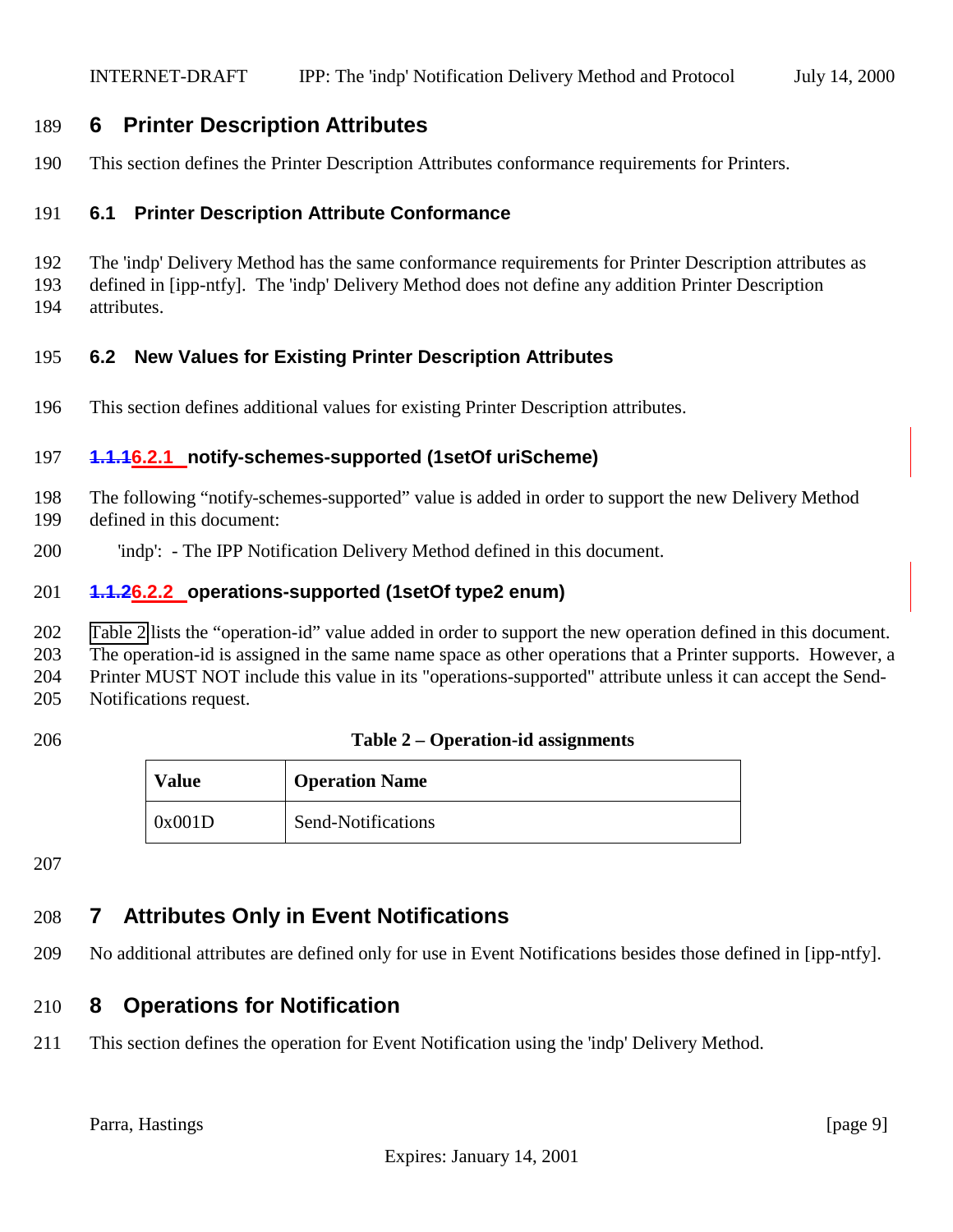<span id="page-9-0"></span> There is only one operation defined: Send-Notifications. Section [6.2.2](#page-8-0) assigns of the "operation-id" for the Send-Notifications operation and the following section defined the operation.

#### **1.18.1 Send-Notifications operation**

- This REQUIRED operation allows a Printer to send one or more Event Notifications to a Notification
- Recipient using HTTP.
- The Printer composes the information defined for an IPP Notification [ipp-ntfy] and sends it using the Sent-
- Notifications operation to the Notification Recipient supplied in the Subscription object.
- The Send-Notifications operations uses the operations model defined by IPP [rfc2566]. This includes, the
- use of a URI as the identifier for the target of each operation, the inclusion of a version number, operation-
- id, and request-id in each request, and the definition of attribute groups. The Send-Notifications operation
- uses the Operation Attributes group, but currently has no need for the Unsupported Attributes, Printer
- Object Attributes, and Job-Object Attributes groups. However, it uses a new attribute group, the Event
- Notification Attributes group.

The Notification Recipient MUST accept the request in any state. There is no state defined for the

- Notification Recipient for this Delivery Method.
- Access Rights: Notification Recipient MAY enforce access rights. If the Printer receives a rejection with
- these status codes: 'client-error-forbidden', 'client-error-not-authenticated', or 'client-error-not-authorized'
- status code , the Printer SHOULD cancel the subscription.

# **8.1.1 Send-Notifications Request**

- Every operation request MUST contains the following parameters (see [ipp-mod] section 3.1.1):
- a "version-number" '1.0' the version of the 'indp' protocol is '1.0'.
- 234 an "operation-id" the value defined in [Table 2](#page-8-0)
- 235 a "request-id" the contents of the Subscription object's "notify-sequence-number" after incrementing for the first try (see [ipp-ntfy]).
- The following groups of attributes MUST be part of the Send-Notifications Request:
- Group 1: Operation Attributes
- Natural Language and Character Set:
- The "attributes-charset" and "attributes-natural-language" attributes as defined in [ipp-mod] section 3.1.4.1.
- 
- Target: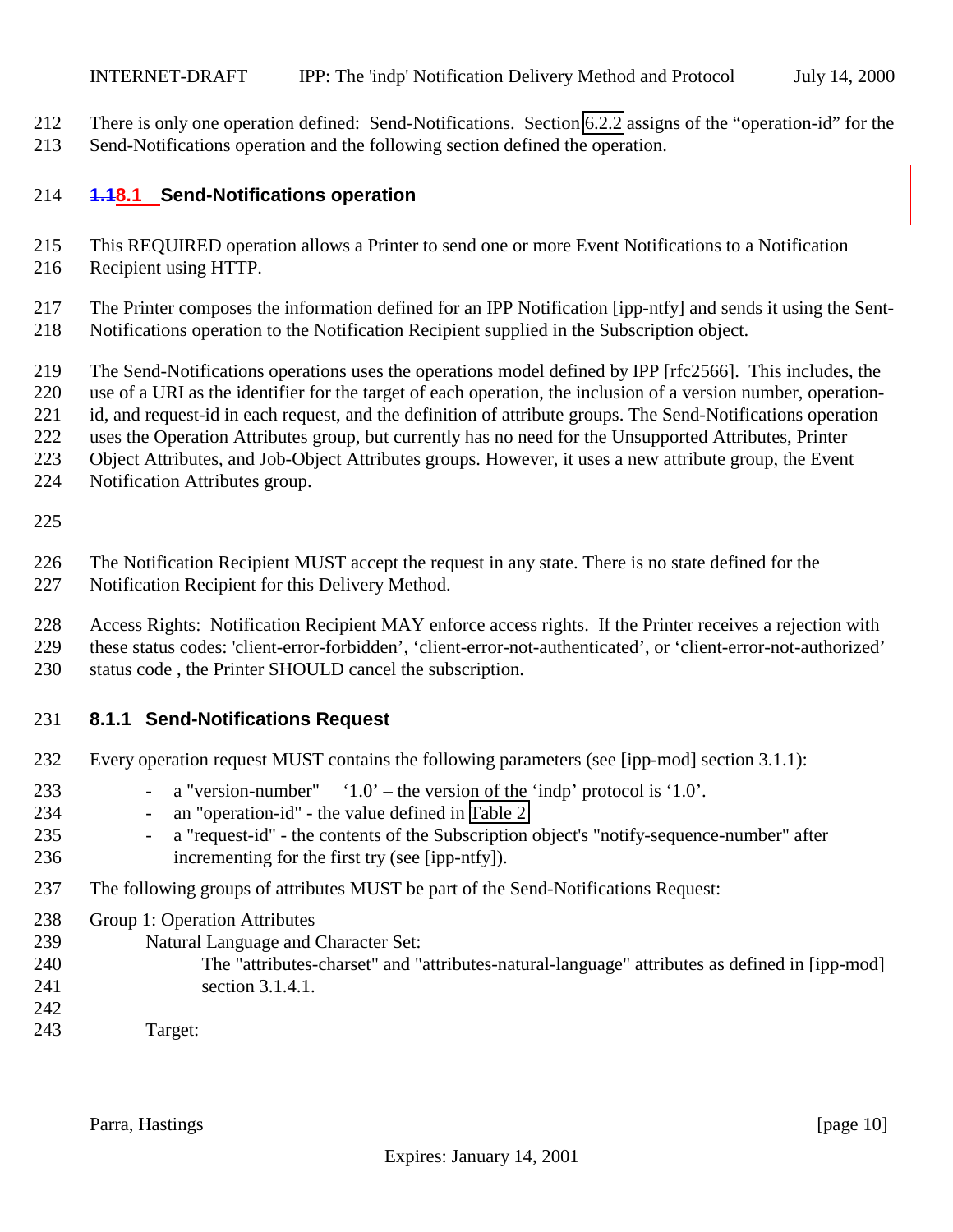- <span id="page-10-0"></span>244 A copy of the Subscription object's "notification-recipient-uri" (uri) attribute which is the 245 target of this operation as described in [ipp-mod] section 3.1.5, i.e., the URI of the 'indp' 246 Notification Recipient (see section [5.2.1\)](#page-7-0).
- 248 Group 2 to N: Event Notification Attributes
- 249 In each group 2 to N, each attribute is encoded using the IPP rules for encoding attributes [ipp-pro] 250 and may be encoded in any order. Note: the Get-Jobs response in [ipp-mod] acts as a model for 251 encoding multiple groups of attributes.
- 253 Each Event Notification Group MUST contain all of attributes specified in [ipp-ntfy] section 9.1 254 ("Content of Machine Consumable Event Notifications") with exceptions denoted by asterisks in 255 the tables below.
- 257 The tables below are copies of the tables in [ipp-ntfy] section 9.1 ("Content of Machine Consumable 258 Event Notifications") except that each cell in the "Sends" column is a "MUST".
- 259

247

252

256

- 260 For an Event Notification for all Events, the Printer sends the following attributes.
- 

| <b>Source Value</b>                                   | <b>Sends</b> | <b>Source Object</b>      |
|-------------------------------------------------------|--------------|---------------------------|
| notify-subscription-id (integer(1:MAX))               | <b>MUST</b>  | Subscription              |
| notify-printer-uri (uri)                              | <b>MUST</b>  | Subscription              |
| notify-subscribed-event (type2 keyword)               | <b>MUST</b>  | <b>Event Notification</b> |
| printer-up-time (integer(MIN:MAX))                    | <b>MUST</b>  | Printer                   |
| printer-current-time (dateTime) *                     | <b>MUST</b>  | Printer                   |
| notify-sequence-number (integer (0:MAX))              | <b>MUST</b>  | Subscription              |
| notify-charset (charset)                              | <b>MUST</b>  | Subscription              |
| notify-natural-language (naturalLanguage)             | <b>MUST</b>  | Subscription              |
| notify-user-data (octetString(63)) **                 | <b>MUST</b>  | Subscription              |
| notify-text (text (MAX))                              | <b>MUST</b>  | <b>Event Notification</b> |
| attributes from the "notify-attributes" attribute *** | <b>MUST</b>  | Printer                   |
| attributes from the "notify-attributes" attribute *** | <b>MUST</b>  | Job                       |

261 **Table 3 – Attributes in Event Notification Content**

Parra, Hastings [page 11]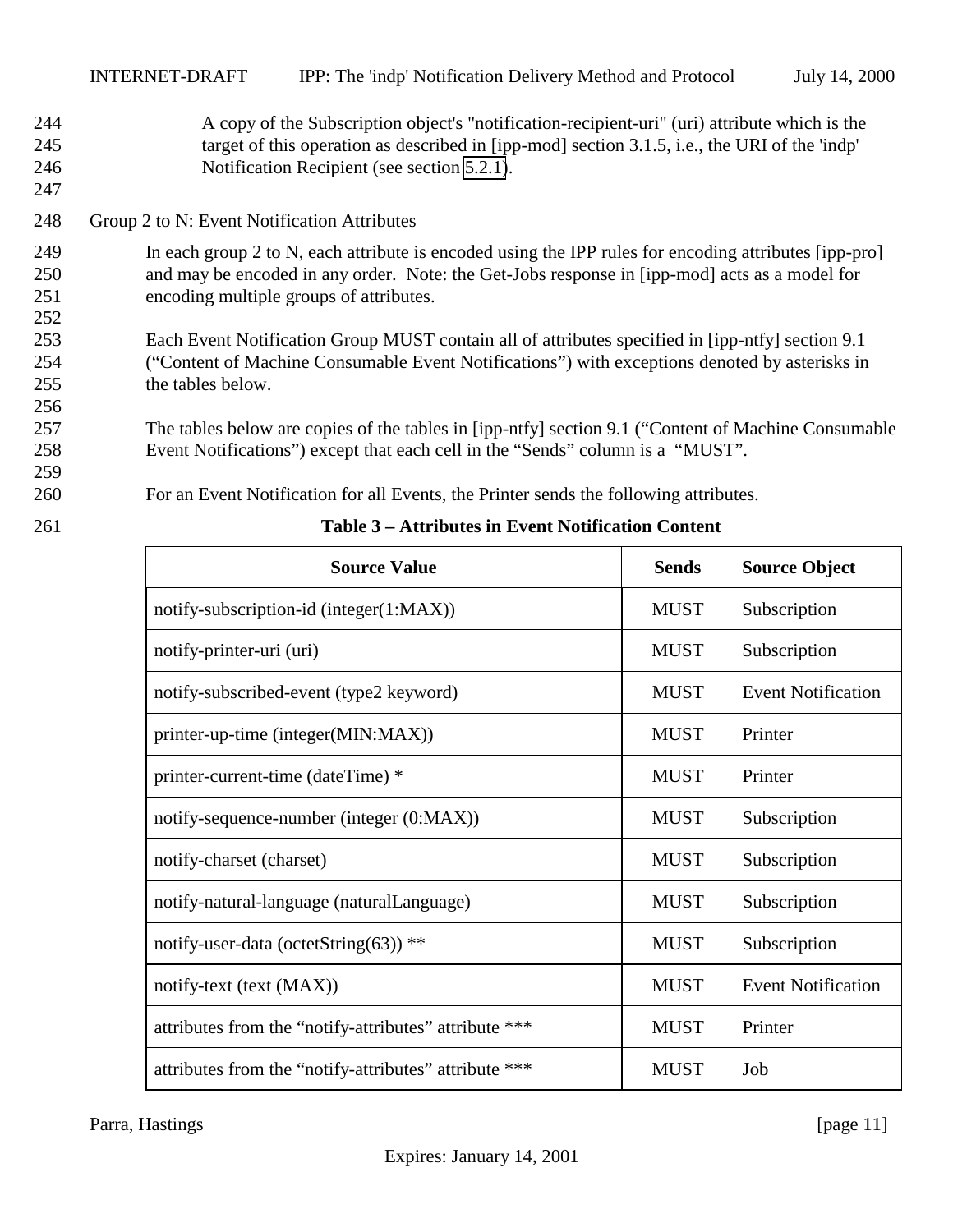<span id="page-11-0"></span>

| <b>Source Value</b>                                   | <b>Sends</b> | <b>Source Object</b> |
|-------------------------------------------------------|--------------|----------------------|
| attributes from the "notify-attributes" attribute *** | <b>MUST</b>  | <b>Subscription</b>  |

264 \* The Printer MUST send "printer-current-time" if and only if it supports the "printer-current-time" 265 attribute on the Printer object.

267 \*\* If the associated Subscription Object does not contain a "notify-user-data" attribute, the Printer 268 MUST send an octet-string of length 0.

270 \*\*\* If the "notify-attributes" attribute is present on the Subscription Object, the Printer MUST send 271 all attributes specified by the "notify-attributes" attribute. Note: if the Printer doesn't support the 272 "notify-attributes" attribute, it is not present on the associated Subscription Object.

274 For Event Notifications for Job Events, the Printer sends the following additional attributes shown 275 in Table 4.

273

262 263

266

269

276 **Table 4 – Additional Attributes in Event Notification Content for Job Events**

| <b>Source Value</b>                              | <b>Sends</b> | Source Object |
|--------------------------------------------------|--------------|---------------|
| $job-id$ (integer $(1:MAX)$ )                    | <b>MUST</b>  | Job           |
| job-state (type1 enum)                           | <b>MUST</b>  | Job           |
| job-state-reasons (1setOf type2 keyword)         | <b>MUST</b>  | Job           |
| job-impressions-completed (integer( $0:MAX$ )) * | <b>MUST</b>  | Job           |

# 277

278 \* The Printer MUST send the "job-impressions-completed" attribute in an Event Notification only 279 for the combinations of Events and Subscribed Events shown in Table 5.

#### 280

# 281 **Table 5 – Combinations of Events and Subscribed Events for "job-impressions-completed"**

| <b>Job Event</b> | <b>Subscribed Job Event</b> |
|------------------|-----------------------------|
| 'job-progress'   | 'job-progress'              |
| 'job-completed'  | 'job-completed'             |
| 'job-completed'  | 'job-state-changed'         |

282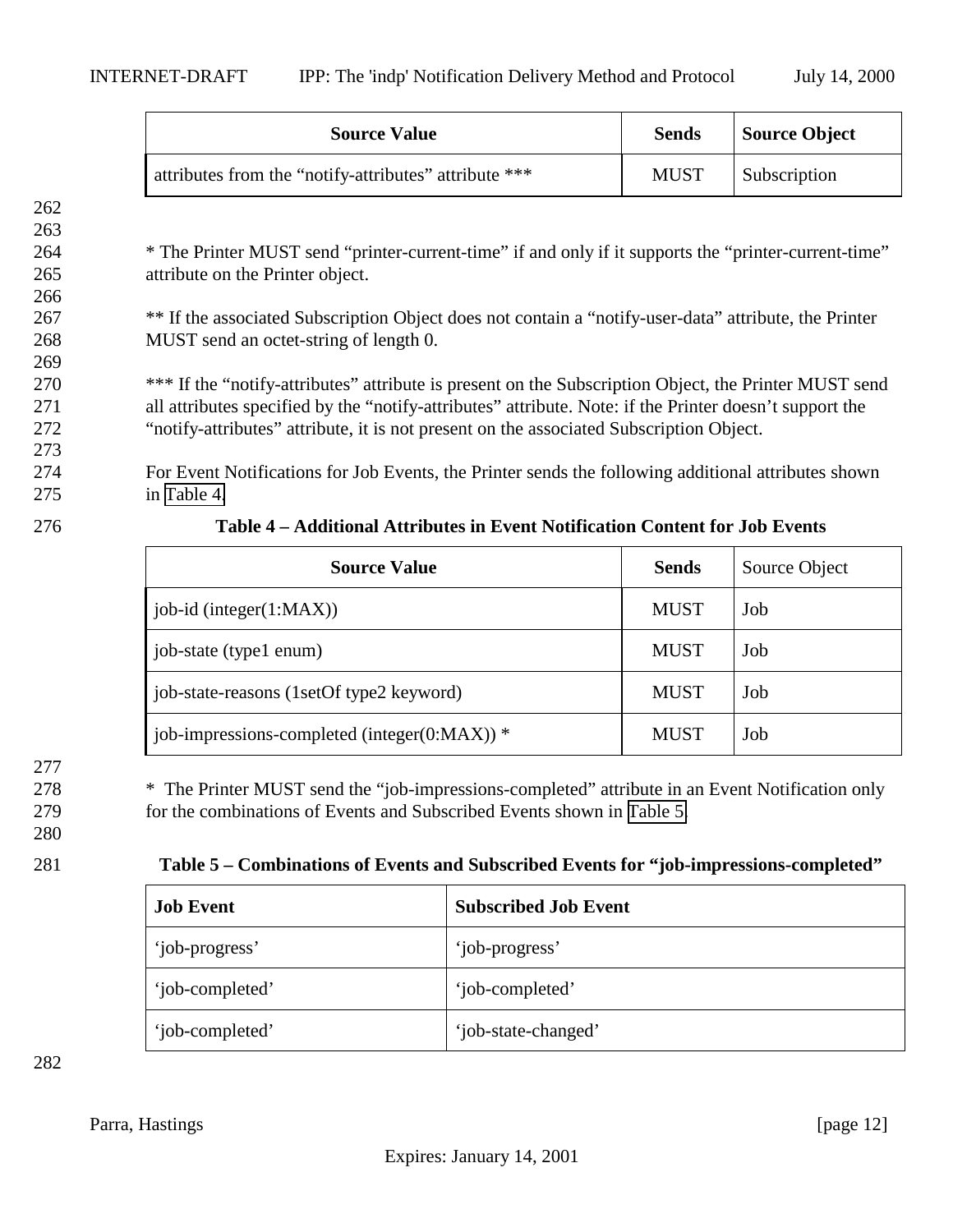#### <span id="page-12-0"></span> For Event Notification for Printer Events, the Printer sends the following additional attributes shown in Table 6.

| 285 | Table 6 – Additional Attributes in Event Notification Content for Printer Events |
|-----|----------------------------------------------------------------------------------|
|     |                                                                                  |

| <b>Source Value</b>                          | Sends       | Source Object |
|----------------------------------------------|-------------|---------------|
| printer-state (type1 enum)                   | <b>MUST</b> | Printer       |
| printer-state-reasons (1setOf type2 keyword) | <b>MUST</b> | Printer       |
| printer-is-accepting-jobs (boolean)          | <b>MUST</b> | Printer       |

#### **8.1.2 Send-Notifications Response**

 The Notification Recipient MUST return (to the client which is the Printer) the following sets of attributes as part of a Send-Notifications response:

- Every operation response contains the following REQUIRED parameters (see [ipp-mod] section 3.1.1}:
- a "version-number" - a "status-code" - the "request-id" that was supplied in the corresponding request Group 1: Operation Attributes Status Message: As defined in [ipp-mod]. The Notification Recipient can return any status codes defined in [ipp-mod] and section [9.1](#page-13-0) that applies to all of the Event Notification Attribute groups. The following is a description of the important status codes: **'successful-ok':** the Notification Recipient received all of the Event Notification Attribute Groups and was expecting each of them. **'successful-ok-ignored-notifications':** the Notification Recipient was able to consume some, but not all of the Event Notification Attributes Groups sent. The Event Notification Attributes Groups with a "notify-status-code" attribute are the ones that were ignored or are to be canceled. **'client-error-ignored-all-notifications':** the Notification Recipient was unable to consume any of the Event Notification Attributes Groups sent. The Event Notification Attributes Groups with a "notify-status-code" attribute are the ones that were ignored or are to be canceled.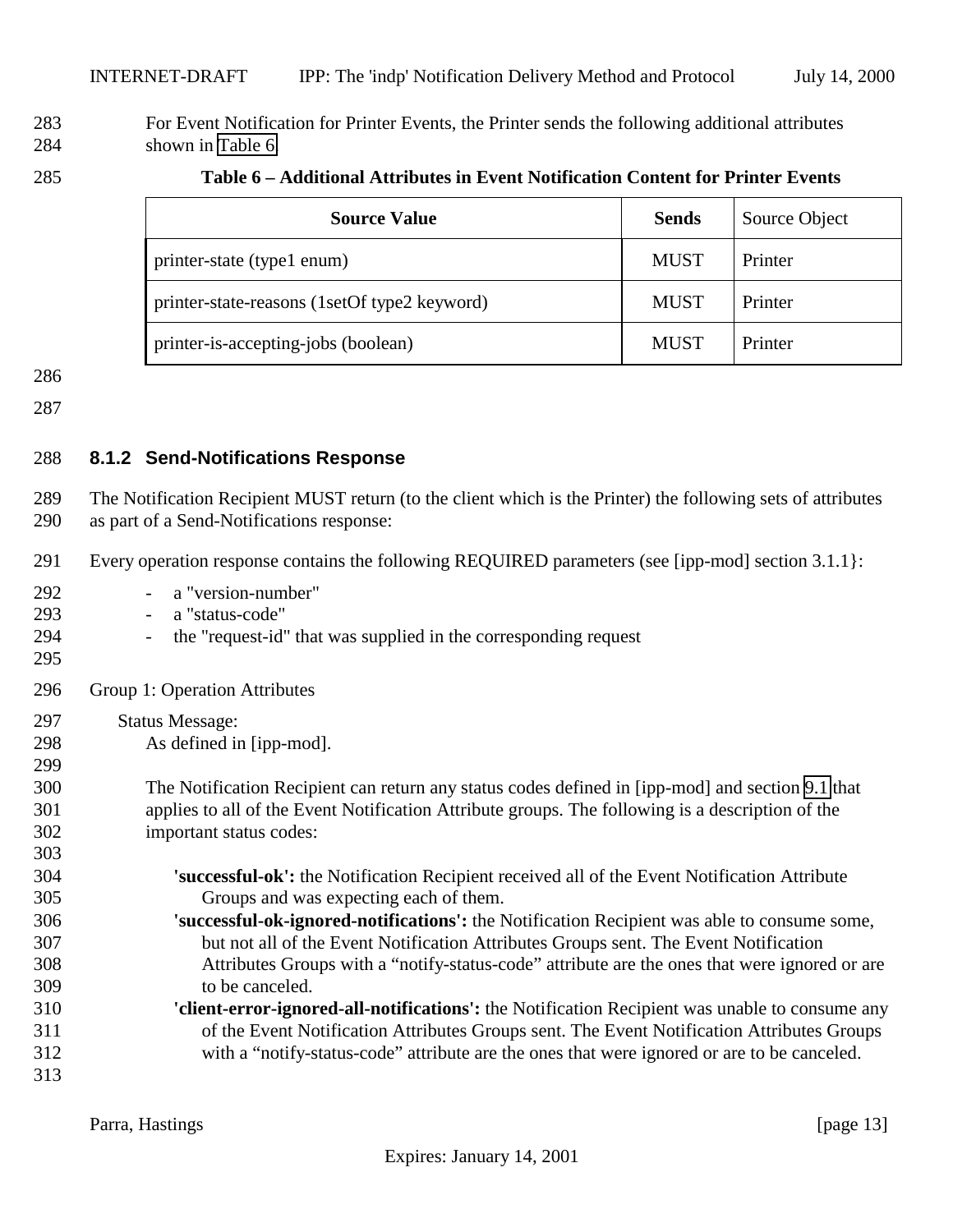<span id="page-13-0"></span>Natural Language and Character Set:

- The "attributes-charset" and "attributes-natural-language" attributes as defined in [ipp-mod] section 3.1.4.1.
- 

- Group 2 to N: Notification Attributes
- These groups MUST be returned if and only if the "status-code" parameter returned in Group 1 is anything but the 'successful-ok' status code.
- "notification-status-code" (type2 enum)
- Indicates whether the Notification Recipient was able to consume the n-th Notification Report as follows:
- **'successful-ok'** this Event Notification Attribute Group was consumed
- **'client-error-not-found'** this Event Notification Attribute Group was not able to be consumed. The Printer MUST cancel the Subscription and MUST NOT attempt to send any further Event Notifications from the associated Subscription object.
- **'successful-ok-but-cancel-subscription'** the Event Notification Attribute Group was consumed, but the Notification Recipient wishes to cancel the Subscription object. The Printer MUST cancel the Subscription and MUST NOT attempt to send any further Event Notifications from the associated Subscription object.

# **9 Status Codes**

- This section lists status codes whose meaning have been extended and/or defined for returning in Event
- Notification Attribute Groups as the value of the "notification-status-code" operation attribute. The code
- values are allocated in the same space as the status codes in [ipp-mod].

# **1.19.1 Additional Status Codes**

- The following status codes are defined as extensions for Notification and are returned as the value of the
- "status-code" parameter in the Operation Attributes Group of a response (see [ipp-mod] section 3.1.6.1).
- Operations in this document can also return the status codes defined in section 13 of [ipp-mod]. The
- 'successful-ok' status code is an example of such a status code.

# **1.1.19.1.1 successful-ok-ignored-notifications (0x0004)**

- The Notification Recipient was able to consume some, but not all, of the Event Notifications Attributes
- Groups sent by the Printer in the Send-Notifications request. See section [8.1.2](#page-12-0) for further details.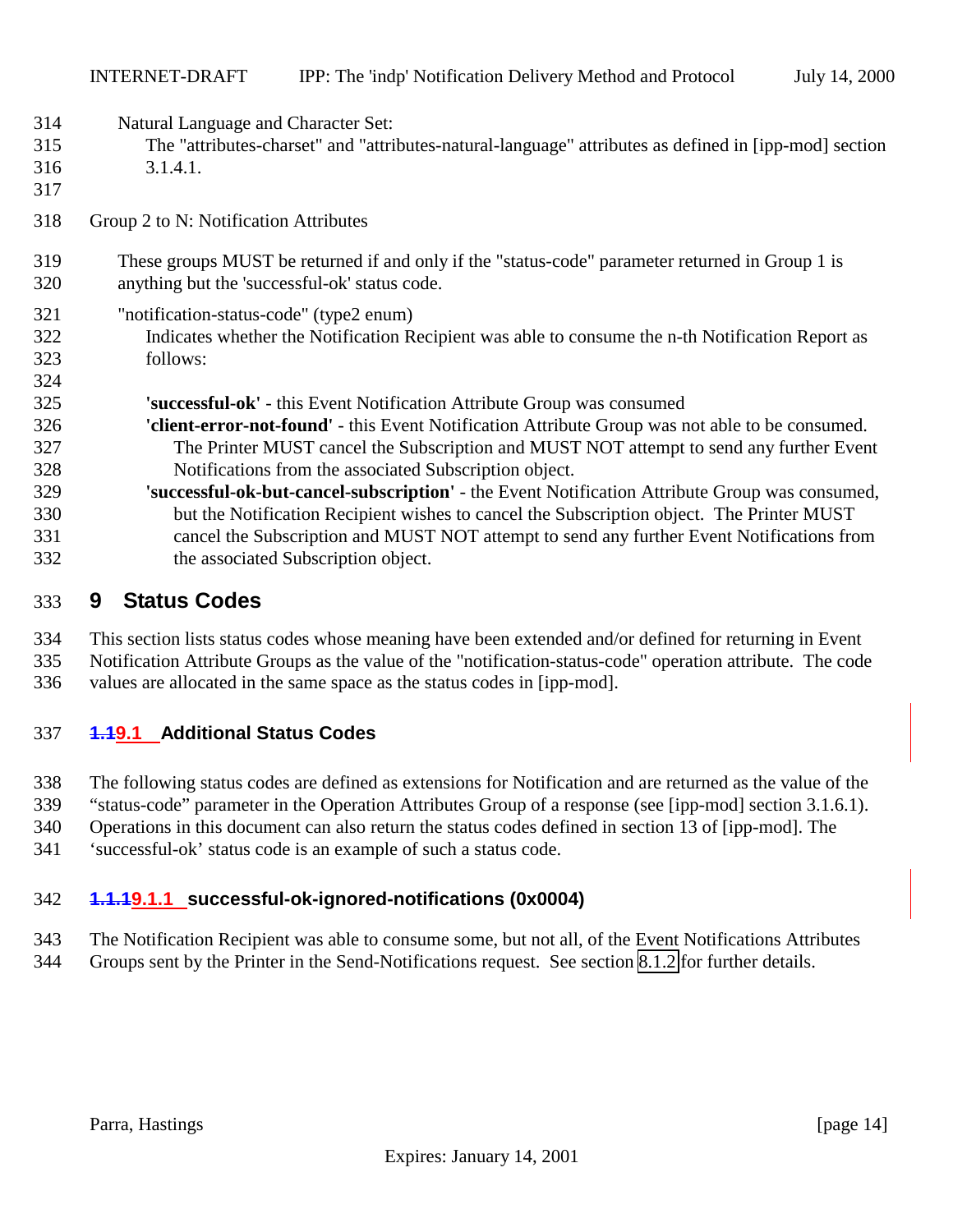#### <span id="page-14-0"></span>**1.29.2 Status Codes returned in Event Notification Attributes Groups**

This section contains values of the "notify-status-code" attribute that the Notification Recipient returns in a

- Event Notification Attributes Group in a response when the corresponding Event Notification Attributes
- Group in the request:
- 1. was not consumed OR
- 2. was consumed, but the Notification Recipient wants to cancel the corresponding Subscription object
- The following sections are ordered in decreasing order of importance of the status-codes.

#### **1.1.19.2.1 client-error-not-found (0x0406)**

- This status code is defined in [ipp-mod]. This document extends its meaning and allows it to be returned in an Event Notification Attributes Group of a response.
- The Notification Recipient was unable to consume this Event Notification Attributes Group because it was not expected. See section [8.1.2](#page-12-0) for further details.

#### **1.1.29.2.2 successful-ok-but-cancel-subscription (0x0006)**

- The Notification Recipient was able to consume this Event Notification Attributes Group that the Printer
- sent, but wants the corresponding Subscription object to be canceled none-the-less. See section [8.1.2](#page-12-0) for further details.

# **10 Encoding and Transport**

This section defines the encoding and transport used by the 'indp' Delivery Method.

#### **1.110.1 Encoding of the Operation Layer**

 The 'indp' Delivery Method uses the IPP operation layer encoding described in [ipp-pro] and the following Event Notification Attributes Group tag allocated by [ipp-ntfy]:

| Tag Value (Hex) | <b>Meaning</b>                      |
|-----------------|-------------------------------------|
| 0x07            | "event-notification-attributes-tag" |

#### **1.210.2 Encoding of Transport Layer**

The 'indp' Notification Delivery Method uses the IPP transport layer encoding described in [ipp-pro].

Parra, Hastings [page 15]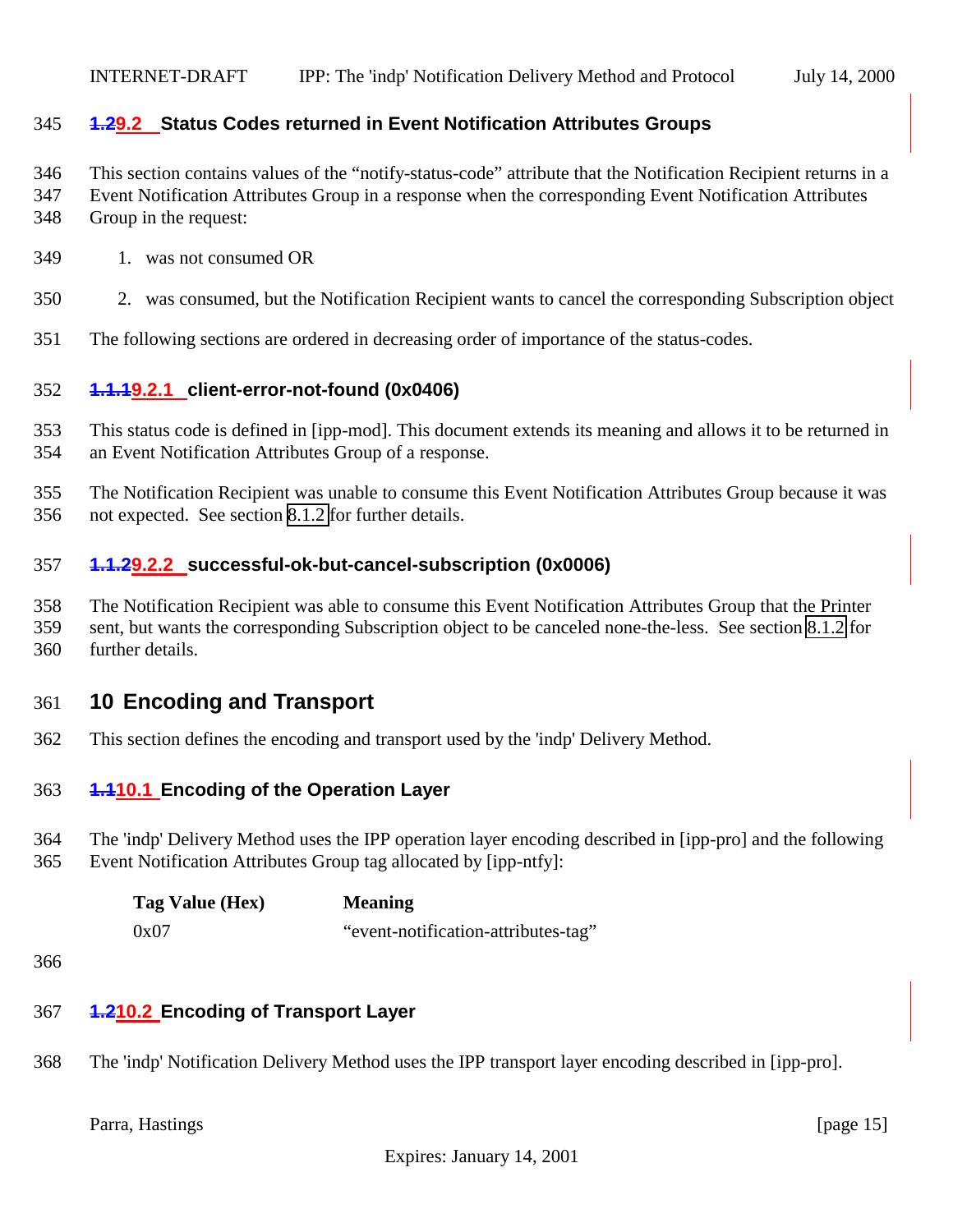- <span id="page-15-0"></span>It is REQUIRED that an 'indp' Notification Recipient implementation support HTTP over the IANA
- assigned Well Known Port assigned to the 'indp' Delivery Method as its default port by IANA (see section
- 12), though a Notification Recipient implementation MAY support HTTP over some other port as well.

# **11 Conformance Requirements**

This section defines conformance requirements for Printers and Notification Recipients.

#### **11.1 Printer Conformance Requirements**

- The 'indp' Delivery Method is RECOMMENDED for a Printer to support.
- If the Printer supports the 'indp' Delivery Method, the Printer MUST:
- 1. meet the conformance requirements defined in [ipp-ntfy].
- 2. support the conformance requirements for Subscription object attributes defined in section [5,](#page-7-0) including the syntax for the "notify-recipient-uri" Subscription Object attribute defined in section [5.2.1.](#page-7-0)
- 3. support the conformance requirements for Printer Description object attributes defined in section [6.](#page-8-0)
- 4. support the 'indp' protocol by sending Event Notifications using the Send-Notifications operation defined in section [8.1.](#page-9-0)
- 5. support sending Event Notification via email with the content specified in section [8.1.1.](#page-9-0)

#### **11.2 Notification Recipient Requirements**

 A Notification Recipient MUST accept Send-Notifications requests and return Send-Notifications responses as defined in sections [8](#page-8-0) and [9.](#page-13-0)

# **112 IANA Considerations**

 The 'indp' URL scheme for the 'indp' Delivery Method and Protocol will be registered with IANA. IANA will assign a default port to use with the 'indp' Delivery Method and Protocol.

# **13 Internationalization Considerations**

 When the client requests Human Consumable form by supplying the "notify-text-format" operation attribute (see [ipp-ntfy]), the IPP Printer (or any Notification Service that the IPP Printer might be configured to use) supplies and localizes the text value of the "human-readable-report" attribute in the Notification according

to the charset and natural language requested in the notification subscription.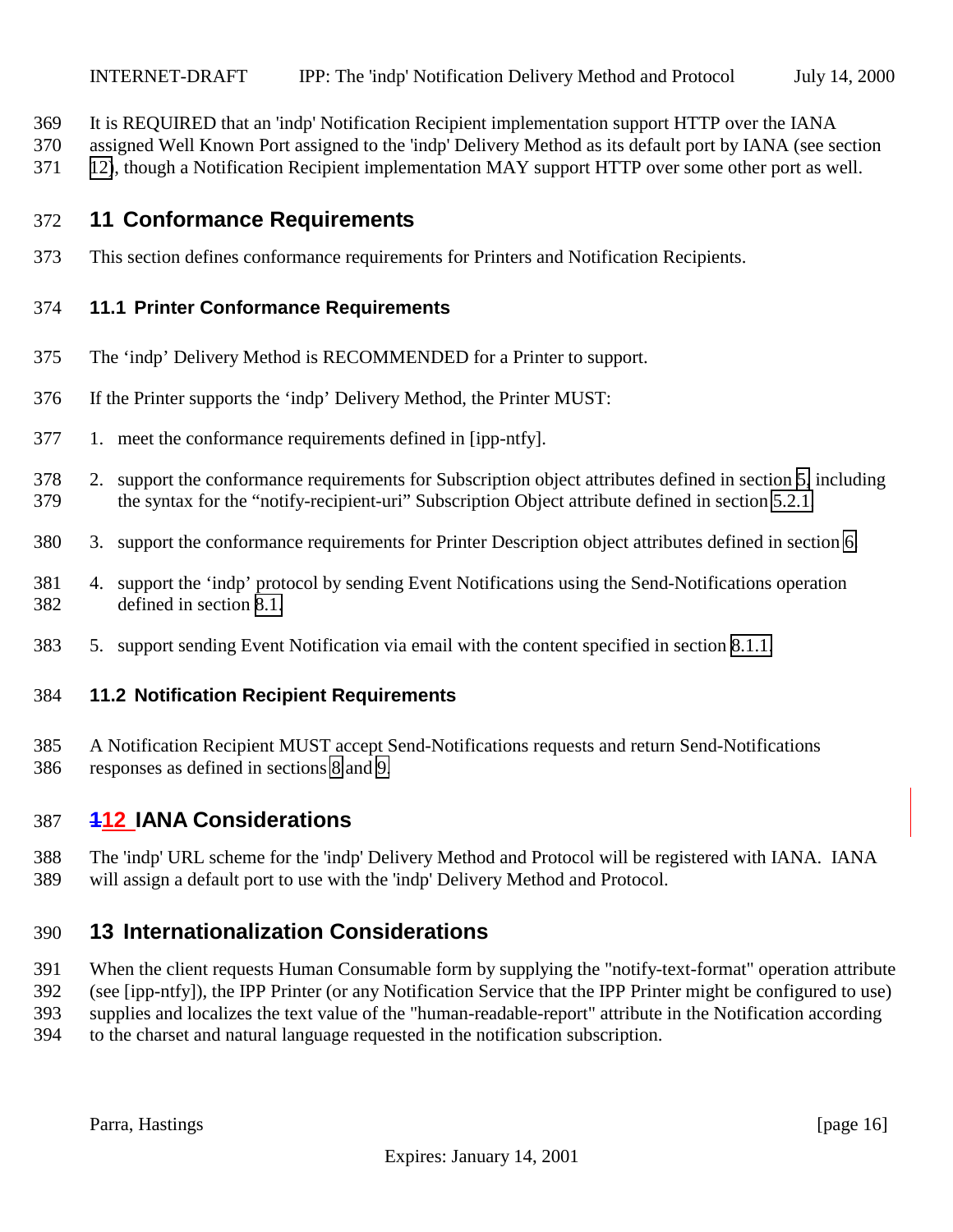# <span id="page-16-0"></span>**14 Security Considerations**

The IPP Model and Semantics document [ipp-mod] discusses high level security requirements (Client

Authentication, Server Authentication and Operation Privacy). Client Authentication is the mechanism by

which the client proves its identity to the server in a secure manner. Server Authentication is the mechanism

by which the server proves its identity to the client in a secure manner. Operation Privacy is defined as a

- mechanism for protecting operations from eavesdropping.
- The Notification Recipient can cancel unwanted Subscriptions created by other parties without having to be
- the owner of the subscription by returning the 'successful-ok-but-cancel-subscription' status code in the
- Send-Notifications response returned to the Printer.

#### **1.114.1 Security Conformance**

- Printers (client) MAY support Digest Authentication [rfc2617]. If Digest Authentication is supported, then MD5 and MD5-sess MUST be supported, but the Message Integrity feature NEED NOT be supported.
- Notification Recipient (server) MAY support Digest Authentication [rfc2617]. If Digest Authentication is supported, then MD5 and MD5-sess MUST be supported, but the Message Integrity feature NEED NOT be supported.
- Notification Recipients MAY support TLS for client authentication, server authentication and operation privacy. If a Notification Recipient supports TLS, it MUST support the
- 412 TLS DHE DSS WITH 3DES EDE CBC SHA cipher suite as mandated by RFC 2246 [rfc2246]. All
- other cipher suites are OPTIONAL. Notification recipients MAY support Basic Authentication (described
- in HTTP/1.1 [rfc2616]) for client authentication if the channel is secure. TLS with the above mandated
- cipher suite can provide such a secure channel.

#### **15 References**

- 
- [ipp-mod]
- R. deBry, T. Hastings, R. Herriot, S. Isaacson, P. Powell, "Internet Printing Protocol/1.0: Model and Semantics", <draft-ietf-ipp-model-v11-07.txt>, May 22, 2000.

[ipp-ntfy]

 Isaacson, S., Martin, J., deBry, R., Hastings, T., Shepherd, M., Bergman, R., "Internet Printing Protocol/1.1: IPP Event Notification Specification", <draft-ietf-ipp-not-spec-04.txt>, July 13, 2000.

[ipp-pro]

 Herriot, R., Butler, S., Moore, P., Tuner, R., "Internet Printing Protocol/1.1: Encoding and Transport", draft-ietf-ipp-protocol-v11-06.txt, May 30, 2000.

[rfc2026]

S. Bradner, "The Internet Standards Process -- Revision 3", RFC 2026, October 1996.

Parra, Hastings [page 17]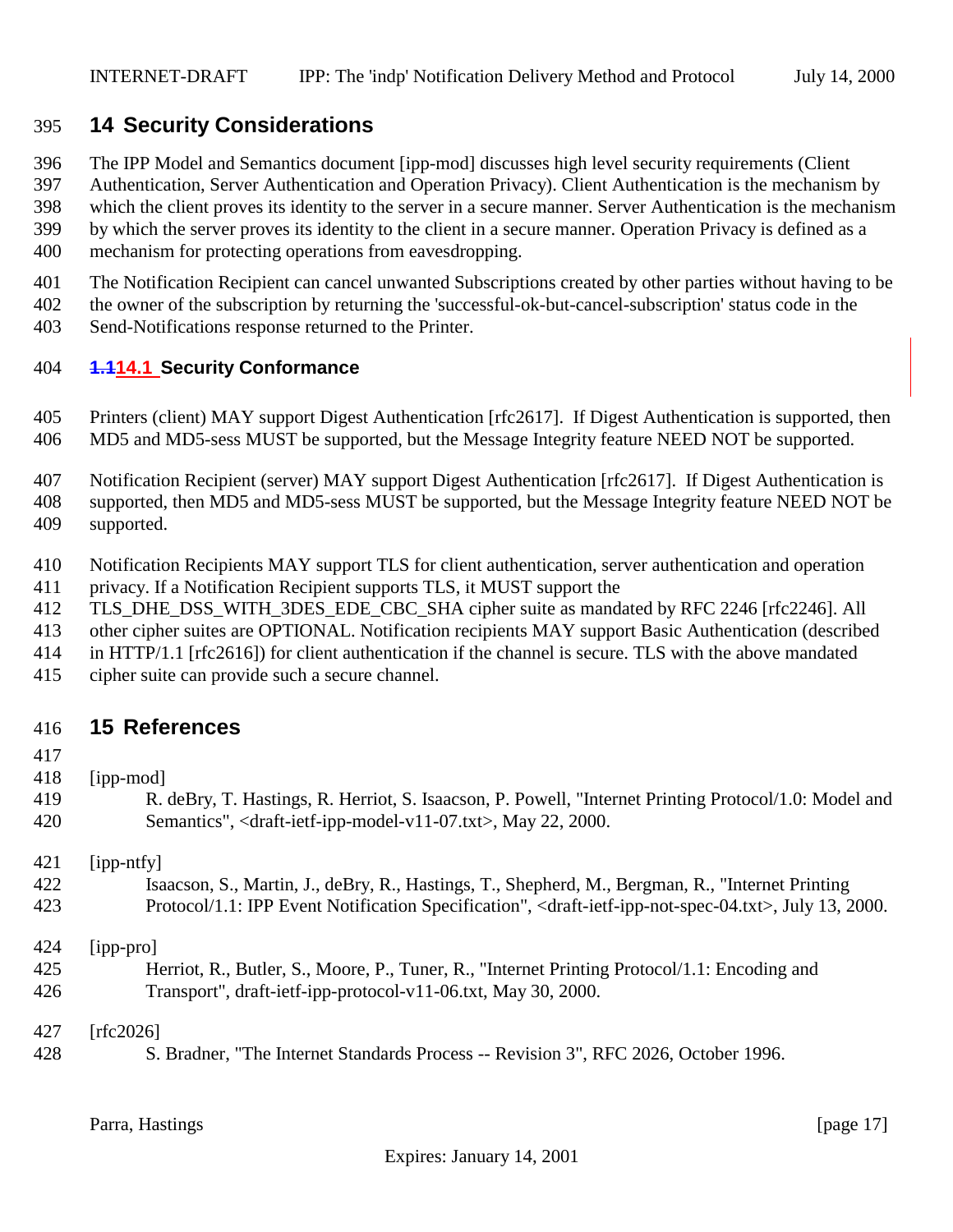#### <span id="page-17-0"></span>[rfc2616]

 R. Fielding, J. Gettys, J. Mogul, H. Frystyk, L. Masinter, P. Leach, T. Berners-Lee, "Hypertext Transfer Protocol - HTTP/1.1", RFC 2616, June 1999.

[rfc2617]

 J. Franks, P. Hallam-Baker, J. Hostetler, S. Lawrence, P. Leach, A. Luotonen, L. Stewart, "HTTP Authentication: Basic and Digest Access Authentication", RFC 2617, June 1999.

# **16 Author's Addresses**

- Hugo Parra
- Novell, Inc.
- 1800 South Novell Place
- Provo, UT 84606
- Phone: 801-861-3307
- Fax: 801-861-2517
- e-mail: hparra@novell.com
- Tom Hastings
- Xerox Corporation
- 737 Hawaii St. ESAE 231
- El Segundo, CA 90245
- 
- Phone: 310-333-6413
- Fax: 310-333-5514 e-mail: hastings@cp10.es.xerox.com
- 

# **17 Full Copyright Statement**

Copyright (C) The Internet Society (2000). All Rights Reserved.

 This document and translations of it may be copied and furnished to others, and derivative works that comment on or otherwise explain it or assist in its implementation may be prepared, copied, published and distributed, in whole or in part, without restriction of any kind, provided that the above copyright notice and this paragraph are included on all such copies and derivative works. However, this document itself may not be modified in any way, such as by removing the copyright notice or references to the Internet Society or other Internet organizations, except as needed for the purpose of developing Internet standards in which case the procedures for copyrights defined in the Internet Standards process must be followed, or as required to translate it into languages other than English.

 The limited permissions granted above are perpetual and will not be revoked by the Internet Society or its successors or assigns.

Parra, Hastings [page 18]